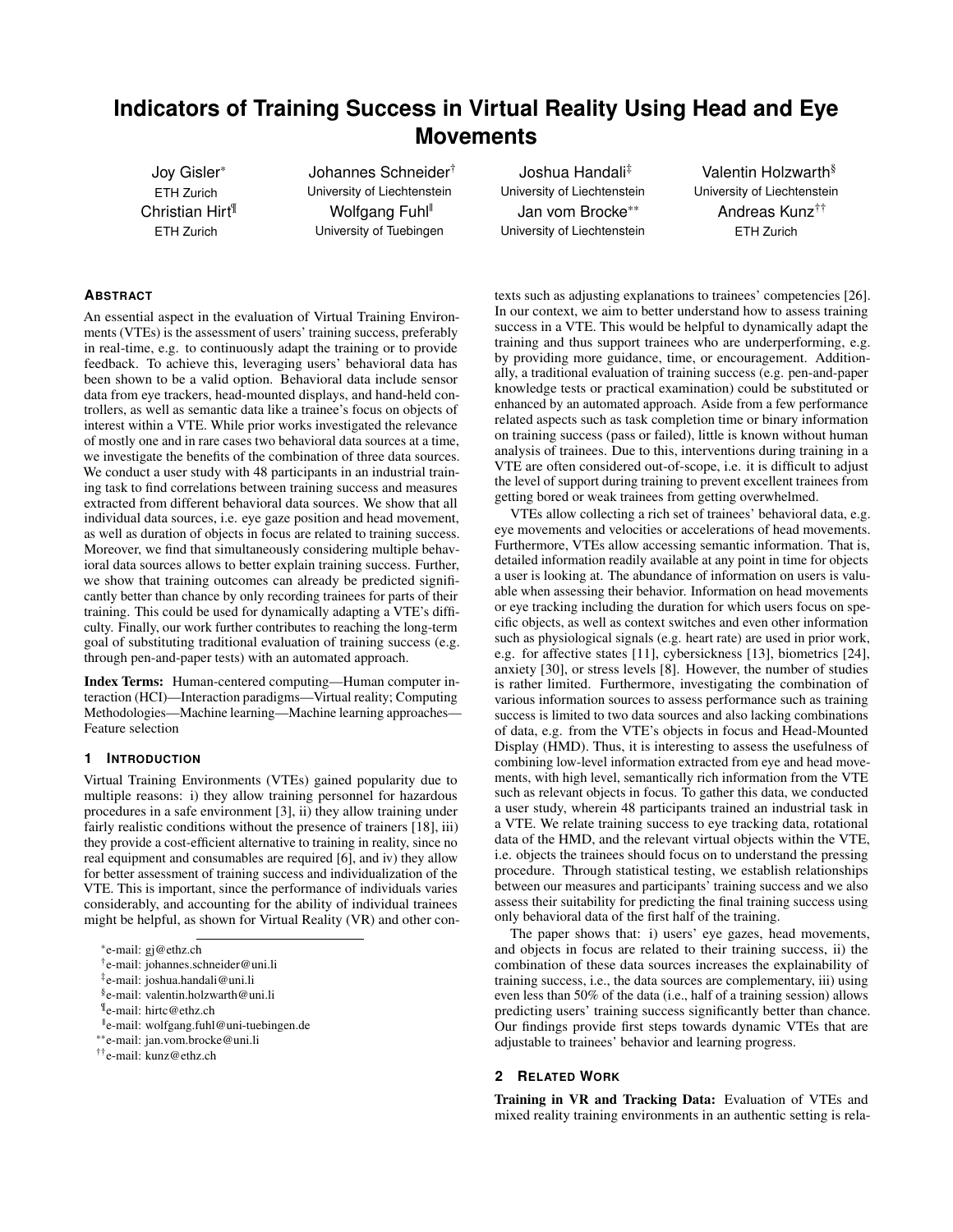tively uncommon [\[9,](#page-5-9) [10\]](#page-5-10), since such an evaluation is a costly, timeconsuming, and a manual activity. Thus, automated evaluation has gained traction recently. In a VTE for troubleshooting surgical robots, Moore et al. [\[20\]](#page-5-11) use tracking of head movements to train a binary machine learning classifier to predict high and low learning gains. Holzwarth et al. [\[11\]](#page-5-4) use behavioral data to assess users' affective states during training in VR. Orlosky et al. [\[23\]](#page-5-12) collect a variety of eye movement metrics to predict a trainee's knowledge obtained from a word recall task in VR. By combining pupil diameter, eye movement, and other metrics, their support vector machine can predict a trainee's knowledge with an accuracy of 62%.

Head Movement Analysis: Head movements are among the most important human behaviors in VR, as they indicate a user's motion within a VTE [\[31\]](#page-5-13). This applies in particular to high fidelity VR systems, where users are permitted to navigate freely (e.g. by real walking [\[22\]](#page-5-14)). In a VR classroom setting, a user's increased head movement indicates higher levels of social anxiety [\[30\]](#page-5-7). For a surgery simulator, novice and professional surgeons' head accelerations significantly differ [\[28\]](#page-5-15), since novices make more sudden and unnecessary movements than experts. This observation is supported by Moore et al. [\[20\]](#page-5-11), who find that slower and abrupt movements were associated with low learning gains in their VTE.

Eye Tracking Analysis: Eye movements are significant indicators for learning and recalling vocabulary in VR [\[23\]](#page-5-12). Even more important is the possibility to use eye tracking to predict the learning progress in serious games [\[17\]](#page-5-16), in VTEs [\[25\]](#page-5-17), and in instructional videos [\[29\]](#page-5-18). A work in neurology shows that future decisions can be predicted from pupil behavior [\[5\]](#page-5-19).

Combining Behavioral Data Sources in VR: Hu et al. [\[12\]](#page-5-20) observe a linear correlation between gaze positions and the head rotation's angular velocities. They implement a real-time gaze position prediction model. Pfeuffer et al. [\[24\]](#page-5-6) combine eye tracking and body motion as behavioral biometrics, and investigate which behavior is suitable to identify a user. This work is extended by Liebers et al. [\[19\]](#page-5-21), who show that behavioral biometrics is also possible based solely on user movements. Mu et al. [\[21\]](#page-5-22) analyze users' eye gaze positions and body movements in VR. They find strong indicators that some of the interpersonal differences in these two metrics are related to users' backgrounds such as personality and related skills.

#### **3 METHODOLOGY**

# <span id="page-1-0"></span>**3.1 User Study**

Participants: The user study included 48 male participants, as there were no female participants available at the vocational school where we conducted the study. All participants were sanitary trainees in their  $1<sup>st</sup>$  to  $3<sup>rd</sup>$  year of apprenticeship. Their mean age was 19.65 years with a standard deviation (Std) of 4.84 years. While 18 participants had no prior VR experience, 25 had experienced VR at least once but less than five hours, and five had more than five hours of prior VR experience. Further, six participants never played video games, 11 occasionally played video games (less than one hour on average per week), 19 regularly played video games (between one and seven hours per week), and 12 often played video games (more than seven hours per week). All had normal or corrected to normal vision. All participants had already learned the process of pressing pressfittings with small diameters as part of their education in the vocational school. However, the participants had no prior knowledge regarding the specific task that they trained for in the VTE. All of them were randomly assigned to either use a pressing tool emulated by hand-held controllers (31 participants), or the real pressing tool equipped with HTC Vive trackers 2.0 (17 participants).

Measures: The measures consisted of both self-reported questionnaires as well as behavioral data, which are shown in [Table 1.](#page-3-0)

The behavioral data consisted of head movements, eye movements, and objects in focus. Data was recorded at a sampling rate of 40 Hertz using a Unity script, which is comparable to other lit-

erature [\[4\]](#page-5-23). Each sample consisted of the frame's timestamp, the rotation of the HMD, the combined eye gaze direction of both eyes, and the currently focused object. The rotation of the HMD was described by the rotation angles around the axes of the global coordinate system, shown in the lower right corner of [Fig. 1.](#page-2-0) The eye gaze direction was described by a three-dimensional unit vector in the local reference frame of the HMD as provided by the HTC SRanipal SDK. Since eye gaze direction was described in the HMD's local reference frame, and thus head movements and eye gaze could be measured independently. The focused object was given by a string containing its name. The VTE was implemented such that only the five objects "Demo Collar", "Instruction Screen", "Pressing Collar on Pressfitting", "Pressing Tool", and "Buzzer" were recognized as focused. These five objects were selected because they are essential for learning the task at hand either by providing information on the task (e.g. the instruction screen), or by being an integral part of the task itself (e.g. the pressing tool). These five objects are marked in red in [Fig. 1.](#page-2-0)

The self-reported measures consisted of standardized questionnaires, i.e. the Simulator Sickness Questionnaire (SSQ) [\[16\]](#page-5-24), SUS Presence [\[27\]](#page-5-25), and two items of the adapted Learner Satisfaction Questionnaire [\[15\]](#page-5-26). These two items were "Participants' satisfaction with the content of the training system" as well as "Participants' confidence that their answers in the knowledge test are correct". The assessment of training success was conducted through a knowledge test consisting of eight single-choice questions with three response options for each question (i.e. participants had to choose A, B, or C). To ensure external validity, the knowledge test was developed in collaboration with the pressing equipment manufacturer, as well as the division "Building Technologies" at the vocational school.

Study Procedure: The user study was conducted in single-user sessions. A session consisted of three phases and lasted 45 minutes on average. In the first phase, the participant was welcomed and informed about the study, and signed a consent form. He then completed a demographic questionnaire and the SSQ pre-questionnaire.

In the second phase, the participant was introduced to the VR system and the eye tracker was calibrated using the standard HTC Vive Pro Eye calibration procedure. The tutorial scene was started, familiarizing the participant with the VTE and how to interact with objects (e.g. grasping). The participant proceeded with the actual VTE, which will be more closely described in [Sect. 3.1.](#page-1-0) Two videos containing the steps of the tutorial scene as well as the actual VTE can be found in the supplementary material. While undergoing training in the VTE, the participant's body movements, eye gaze and focused objects were recorded as described in [Sect. 3.1.](#page-1-0) In the third phase, the participant was asked to fill out another set of questionnaires (SSQ post-questionnaire, SUS Presence, Learner Satisfaction). Finally, the knowledge test was administered.

Virtual Training Environment: The task used in the VTE of this study was the pressing of steel pressfittings using a hand-held pressing tool. The pressing procedure had to be conducted in a predefined sequence of four steps while utilizing special equipment. The equipment consisted of a pressing tool with a stage 1 adapter for pre-pressing collar, a stage 2 adapter for post-pressing collar, and a pressing collar. All objects and the pressing process were provided in the VTE (see [Fig. 1\)](#page-2-0). The VTE had an instruction screen where assignments and instructions were presented to the participant in written form, and a buzzer to be triggered in order to proceed to the next step of the training. Further objects were a "Demo Collar", which is an enlarged version of the pressing collar used to clarify procedural steps, and the pressfitting to be pressed.

Each VR training session starts with the participant standing in front of the instruction screen reading instructions followed by executing a work step and, finally, triggering the buzzer in order to proceed to the next step. The four steps of the task were as follows: 1) Positioning the pressing collar on the pressfitting segment to be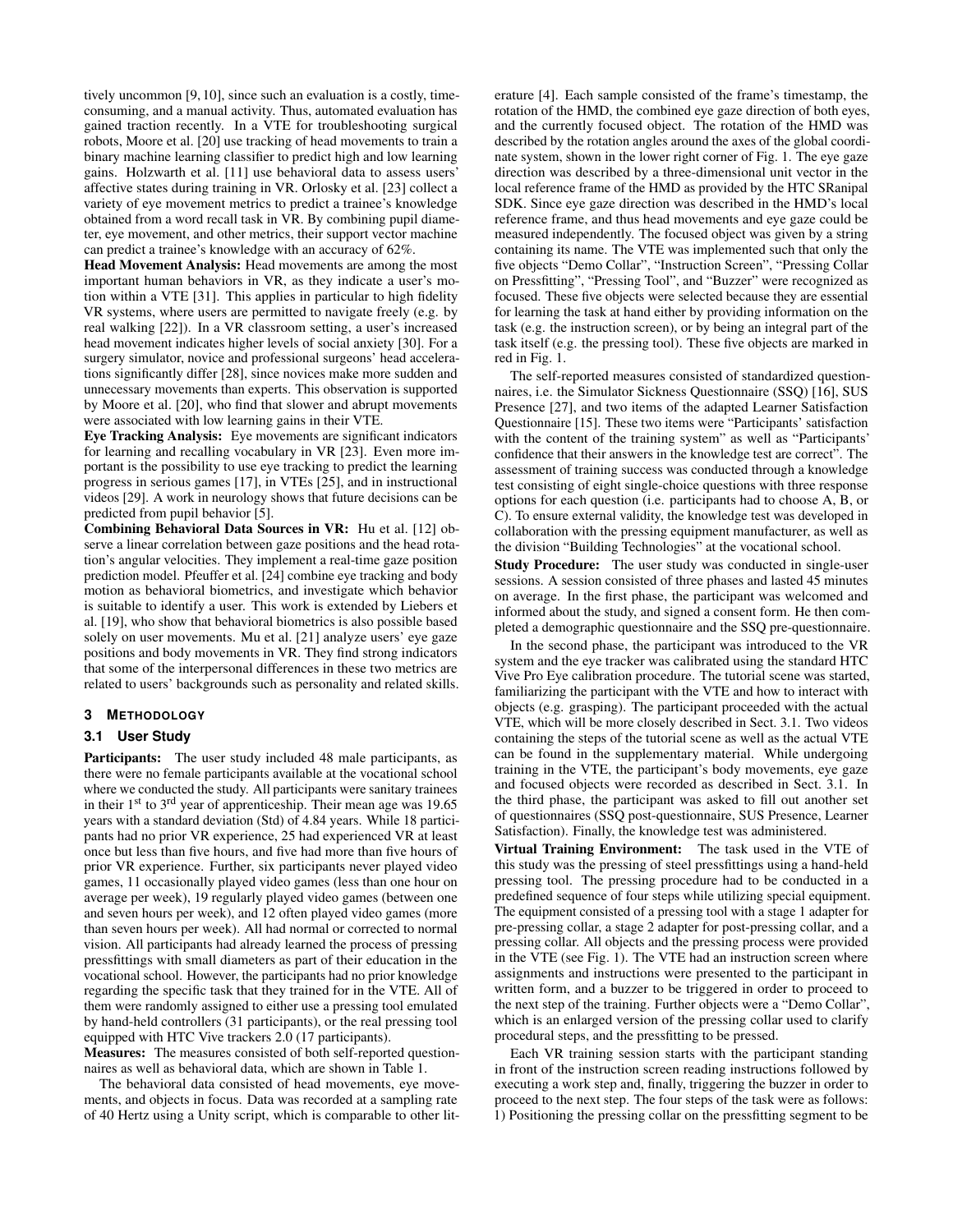<span id="page-2-0"></span>

Figure 1: Overview on the VTE: Instruction screen, demo collar, buzzer, task specific components (pressing tool, stage 2 adapter for pressing collar, pressing collar), and pressfitting to be pressed.



Figure 2: Objects in the VTE. Left: Enlarged version of the collar; Right: Pressing tool attached to pressing collar on pressfitting.

#### pressed.

2) Conducting the first stage pressing by hooking the pressing tool with the stage 1 adapter on the pressing collar and initiating the pressing process by either pushing the trackpad on the hand-held HTC VIVE controllers or the start button on the real tool.

3) Changing the pressing adapter on the pressing tool, i.e. mounting the stage 2 adapter. This step was animated since the sanitary trainees were already been trained in changing pressing adapters.

4) Conducting the second stage of pressing (similar to stage 1), which is also referred to as final pressing.

The training session ended with the participant pressing the buzzer after having read the final instructions on the instruction screen. Apparatus: We used the HTC Vive Pro Eye with two SteamVR base stations 2.0, the HMD with the eye tracker, and the two controllers. A group of 31 participants was trained with controllers only, the remaining 17 participants were trained with Sensoryx VRfree gloves, and a real Geberit ACO 203plus pressing tool with two HTC Vive Trackers 2.0. Further, the SteamVR was set-up on a  $6 \times 3$ meters space. The VTE was developed in Unity and the Tobii XR SDK was utilized to extract the eye tracking data. The VR computer had an Nvidia RTX 2080 GPU, an Intel i7-9700K CPU, and 32 GB

RAM to ensure a frame rate of 90 Hertz on the HMD.

### **3.2 Analysis**

The analysis has two goals: (i) To understand the relationship between behavioral data and performance and, (ii) to assess the practical utility of using behavioral data for predicting training success. To address the first goal, we extract meaningful characteristics from sensor data capturing bodily movements and investigate whether they exhibit a significant influence on training success. To this end, we employ classical statistical hypothesis testing, i.e. multiple linear regression. For the second goal, we apply machine learning models that are known for good predictive performance but are less suitable to prove the significance of an input variable to predict an output.

Statistical Analysis: To derive our features, i.e. input variables for the multiple linear regression, we transformed and aggregated the raw data (see [Table 1\)](#page-3-0). Then, we performed forward variable selection to improve interpretability by reducing the number of variables. *Raw Data:* We consider three data sources as described in [Sect. 3.1,](#page-1-0) i.e. head movement (rotation), eye gaze, and objects in focus (OF). *Transformation:* Absolute values, such as angles of the head rotation, are strongly dependent on the experimental setup [\[20\]](#page-5-11). To be more general, we computed our features from the magnitude of differences of raw input values, i.e. we used  $|d_i|$  with  $d_i := value_i - value_{i+1}$ . Absolute differences relate to change per time, i.e. velocity. We also used the magnitude of differences between differences, i.e.  $|d_i^2| := |d_i - d_{i+1}|$ , which corresponds to acceleration. For objects in focus, we computed the duration for each instance they were in focus. Features related to gaze duration reflect the importance of an object to the participant [\[2\]](#page-5-27). The transformed data consists of a sequence of values, where one value indicates the timespan in seconds the object was in focus.

*Aggregation:* The transformed data has a large number of values for each variable, e.g. thousands for each head movement variable. Thus, we aggregated further by computing the average (Avg) and standard deviation (Std) for each variable. This leads to interpretable, but interrelated measures. For example, features for different axes are correlated. To give another example, high average velocity might be seen as positive, since it indicates a person is moving quickly. However, it might also indicate that a person is moving hectically. If, in addition, the standard deviation is high, it indicates that a person is more likely to have periods of high velocity, e.g. fast transitioning between objects in focus, and periods of low velocity, e.g. focusing on a particular object while remaining still.

*Variables and Model Selection:* Applying the proposed aggregation measures on the transformed data yields a large number of variables, i.e. more than 30 that could be used in a linear regression model. However, given that we aim to predict only one value per participant, i.e. 48 values, utilizing 30 parameters might result in over-fitting. Interpretation is also difficult. Thus, we performed variable selections (Chapter 3 of [\[7\]](#page-5-28)), i.e. we aim to find a subset of variables that yields a balance between model complexity and fit to the data. Following [\[7\]](#page-5-28), we used Akaike's Information Criterion (AIC) for model selection. This criterion provides a trade-off between model simplicity and data fit. The model selection was done separately for each of the three data sources, resulting in the variables in Table [1.](#page-3-0)

Regression Analysis: Applying a linear regression analysis using the chosen variables (last row in Table [1\)](#page-3-0) is done using Python's Statsmodels package. Variables are first standardized to make their regression coefficients more easily comparable. In total, we assessed four models, i.e. one model for the features of each behavioral data source (yielding three models), and one model using all features. We added two control variables; one taking into account whether trainees had previously been exposed to VR, and one taking into account whether a participant used a real pressing tool (with trackers mounted onto it) or only controllers. We investigated whether individual features bore a significant correlation with training success by investigating p-values. We assessed each model as a whole by discussing the adjusted  $R^2$  and AIC. The former quantifies the explained variance of the training score taking into account model complexity, i.e. the number of parameters (one parameter per feature).

Prediction Task: We trained classifiers using the same features as for linear regression (see the last row in Table [1\)](#page-3-0) to evaluate their utility in predicting a user's knowledge test performance. We employed Python's scikit-learn library. We divided our participants into two groups based on their training success using the median of the test scores. That is, participants who scored lower than the median score were put into the low performance group (LP) and those who scored equal to or higher than the median score were put into the high performance group (HP). The median value was taken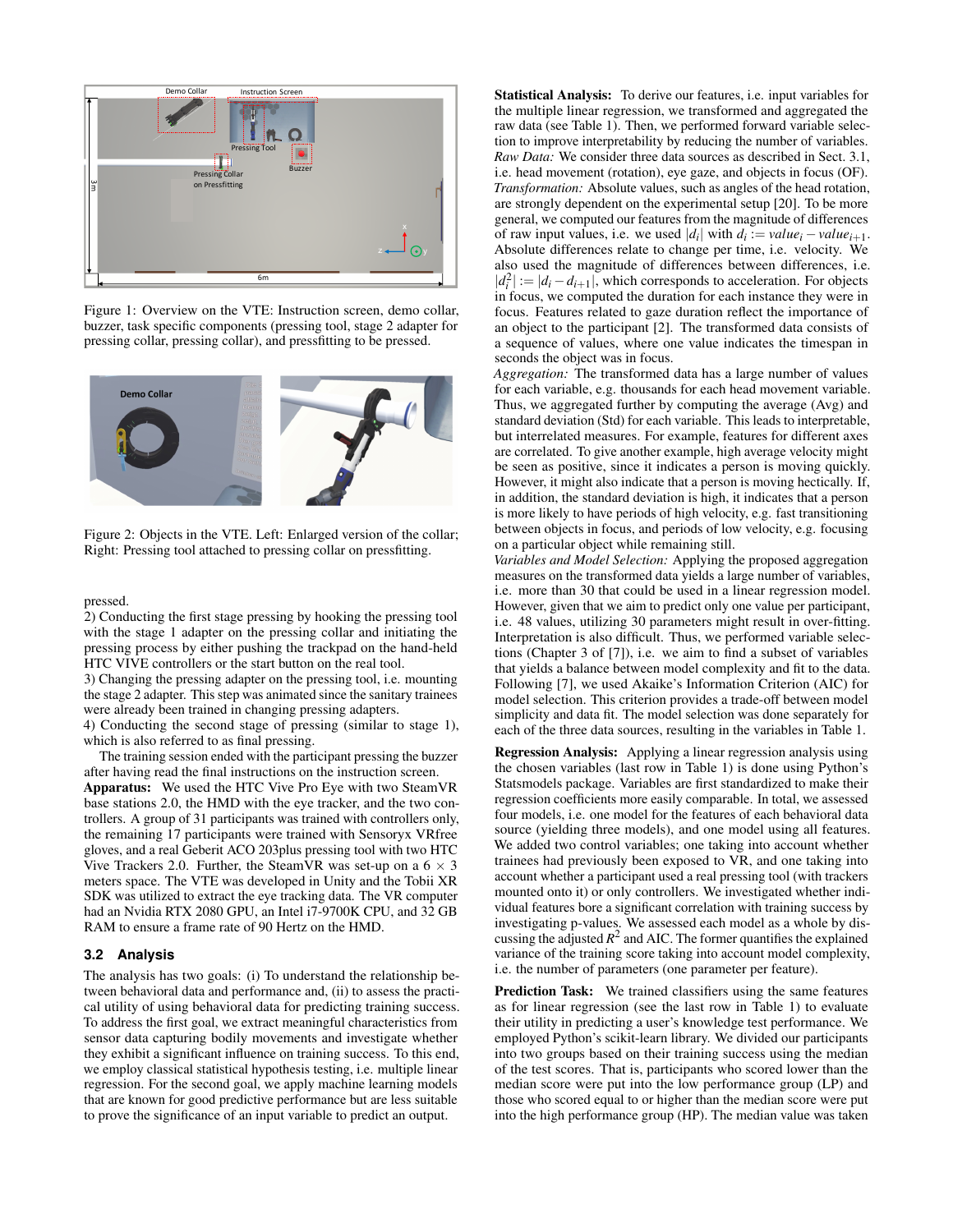Table 1: Overview of raw data, its transformation, aggregation and resulting variables.

<span id="page-3-0"></span>

|                         | <b>Head Movement</b>                               | Eye Gaze                                   | Object in Focus                                                   |
|-------------------------|----------------------------------------------------|--------------------------------------------|-------------------------------------------------------------------|
| Raw Data                | Angles $H_x, H_y, H_z$                             | Ray Direction $D_x, D_y, D_z$              | Pressing Tool $F_{pt}$ , Buzzer $F_b$ ,                           |
|                         |                                                    |                                            | Pressing Collar on Pressfitting $F_{pc}$ ,                        |
|                         |                                                    |                                            | Instruction Screen $F_{is}$ , Demo Collar $F_{dc}$                |
| Transformations         | 1st order differences to get velocity (v)          |                                            | Duration (d)                                                      |
|                         | 2nd order differences to get acceleration (a)      |                                            |                                                                   |
| <b>Transformed Data</b> | 1st order diff.: $H_x^v$ , $H_y^v$ , $H_z^v$       | $D_x^{\nu}, D_v^{\nu}, D_z^{\nu}$          | $F_{pt}^d, F_{pc}^d, F_{dc}^d, F_h^d, F_{is}^d$                   |
|                         | 2nd order diff.: $H_x^a$ , $\dot{H}_y^a$ , $H_z^a$ | $D_x^a, D_y^a, D_z^a$                      |                                                                   |
| Aggregation             | Average (Avg),                                     |                                            |                                                                   |
|                         | Standard deviation (Std)                           |                                            |                                                                   |
| Variables for           | $Avg(H_x^v), , Avg(H_z^a)$                         | $Avg(D_x^v),,Avg(D_z^a)$                   |                                                                   |
| linear regression       | $Std(H_r^v), , Std(H_7^a)$                         | $Std(D_x^v), , Std(D_7^a)$                 | $Avg(F_{pt}^d),,Avg(F_{dc}^d)$<br>Std $(F_{pt}^d),,Std(F_{dc}^d)$ |
| Chosen variables        |                                                    | $Avg(R_x^v)$ , $Avg(R_v^a)$                | $Avg(F_{pt}^d)$ , $Avg(F_{pc}^d)$ , $Avg(F_{dc}^d)$               |
| based on AIC and        | $Std(H_7^v)$ , $Std(H_7^a)$                        | $Std(R_r^v)$ , $Std(R_7^a)$ , $Std(R_r^a)$ |                                                                   |
| forward selection       |                                                    |                                            |                                                                   |

<span id="page-3-1"></span>Table 2: Descriptive results per group (mean and standard deviation).

| Measure                  | Range     | Controller      | Real Tool      | Combined        |
|--------------------------|-----------|-----------------|----------------|-----------------|
| No. of Participants      |           | 31              | 17             | 48              |
| <b>Training Duration</b> |           | $8.53 + 2.08$   | $9.87 + 2.25$  | $9.00 + 2.18$   |
| (minutes)                |           |                 |                |                 |
| <b>Test Score</b>        | [0, 8]    | $5.16 + 2.03$   | $5.76 + 1.35$  | $5.38 + 1.81$   |
| <b>SUS</b> Presence      | [0, 8]    | $4.90 + 0.89$   | $4.66 + 1.06$  | $4.82 + 0.94$   |
| Confidence               | [1,7]     | $5.00 + 1.29$   | $4.94 + 1.27$  | $4.96 + 1.28$   |
| Satisfaction             | [1,7]     | $5.94 + 0.86$   | $6.29 + 0.66$  | $6.17 + 0.81$   |
| ΔSSO                     | [±235.62] | $-2.90 + 11.41$ | $0.88 + 10.87$ | $-1.56 + 11.26$ |

to obtain groups with balanced sizes.

To evaluate the trained classifiers, we used the leave-one-out cross validation approach: We left one of *n* samples out, training a model with the remaining *n*−1 samples, and test the model using the leftout sample. This was done for each sample leading to *n* folds. The cross-validation accuracy is the average accuracy of all *n* folds.

Our focus is on predicting training success of the entire training session but using only parts of the entire training session, i.e. we use the first four minutes for each user. Since the average duration of a user is about nine minutes with a standard deviation of two minutes, this corresponds to using about half of all data for a user. The motivation is to assess the capability to predict final success to alter training, e.g. in case performance is likely to be non-satisfactory.

# **4 RESULTS**

# **4.1 Descriptive Results**

We elaborate on the combined results of both conditions in terms of mean and standard deviation (Std). All results are shown in [Table 2.](#page-3-1) The mean SUS presence score was 4.83 (Std=0.94) of 7, which can be considered reasonable. The mean knowledge test score was 5.38 (Std=1.81) out of 8, indicating that most participants acquired substantial knowledge. The overall effectiveness of the VTE is underpinned by the mean satisfaction with the training content's quality of 6.17 (Std=0.81) of 7 and a mean confidence that their answers would be correct of 4.96 (Std=1.28) of 7.

# **4.2 Statistical Analysis using Linear Regression**

We first discuss the feature selection process as described in [Ta](#page-3-0)[ble 3.2,](#page-3-0) i.e. the step to reduce the number of features from above 30 to 10 (see last two rows in [Table 1\)](#page-3-0).

*Variable Selection:* For head movements, features for x, y, and z have high correlations. Thus, only a single feature, i.e. z (corresponding to head pitch) is chosen. The mean velocity is not chosen, since moving fast on average is not a key factor to determine success.

Table 3: Regression models on knowledge test scores.

<span id="page-3-2"></span>

| Features         | Head Mov. | Eye Gaze  | OF        | $Head + Eye + OF$ |
|------------------|-----------|-----------|-----------|-------------------|
| $Std(H^a_\tau)$  | $-2.39*$  |           |           | $-1.86$           |
| $Std(H^v)$       | $2.23*$   |           |           | $2.35*$           |
| $Avg(R_v^v)$     |           | $-0.76$   |           | $-0.30$           |
| $Avg(R_v^a)$     |           | $1.31*$   |           | 0.74              |
| $Std(R_r^v)$     |           | $3.87**$  |           | $2.85*$           |
| $Std(R_7^{\nu})$ |           | $-1.81**$ |           | $-1.32*$          |
| $Std(R_r^a)$     |           | $-2.55*$  |           | $-1.92$           |
| $Avg(F_{pt}^d)$  |           |           | $-0.60*$  | $-0.61*$          |
| $Avg(F_{pc}^d)$  |           |           | $0.65*$   | 0.49              |
| $Avg(F_{dc}^d)$  |           |           | $0.57*$   | $0.52*$           |
| Intercept        | 4.32***   | $4.20***$ | $4.41***$ | 4.29***           |
| Real Tool        | 0.91      | 1.38*     | $1.27*$   | 0.82              |
| Used VR          | $1.17*$   | $1.10*$   | 0.83      | $1.27*$           |
| Metrics          |           |           |           |                   |
| $R^2$            | 0.187     | 0.332     | 0.247     | 0.522             |
| Adj. $R^2$       | 0.111     | 0.216     | 0.157     | 0.358             |
| AIC              | 193.3     | 189.8     | 191.6     | 183.8             |

Fast movements can be ambiguous indicating both hectic, error-rich behavior as well as fast, focused behavior. For eye gaze, features correlate between 0.6 and 0.92. Thus, only five out of twelve features are chosen. The interpretation of standard deviation of a single variable is qualitatively the same as for head movements.

The average focus duration on objects plays a role, indicating that for some objects it could be good or bad to investigate them for only a short amount of time on average. The standard deviation is irrelevant, indicating that it does not matter how the total gaze time at the object is distributed. For example, it is irrelevant whether one stares at an object for a long time early in the study followed by short periods of focus, or always looks at it for the same duration. *Linear Regression:* Results of the linear regression analysis are shown in [Table 3.](#page-3-2) The models consisting of just a single behavioral data source perform similarly. Eye gaze performs best in terms of AIC. High standard deviation of velocity  $\hat{S}td(H_z^{\nu})$  is an indicator for success. It is large if people alternate between two extreme states, e.g. standing still to focus on one object, and moving fast. Low  $Std(H_z^a)$ is also an indicator of success. High  $Std(H_z^{\nu})$  and low  $Std(H_z^a)$  can characterize a person transitioning between times of moving fast and

moving fairly slowly with constant accelerations. That is, there is no complete standing still but also only a few rapid transitions from high velocity in one direction followed by the opposite direction. Hectic and frequent movements, i.e. rotating the head quickly up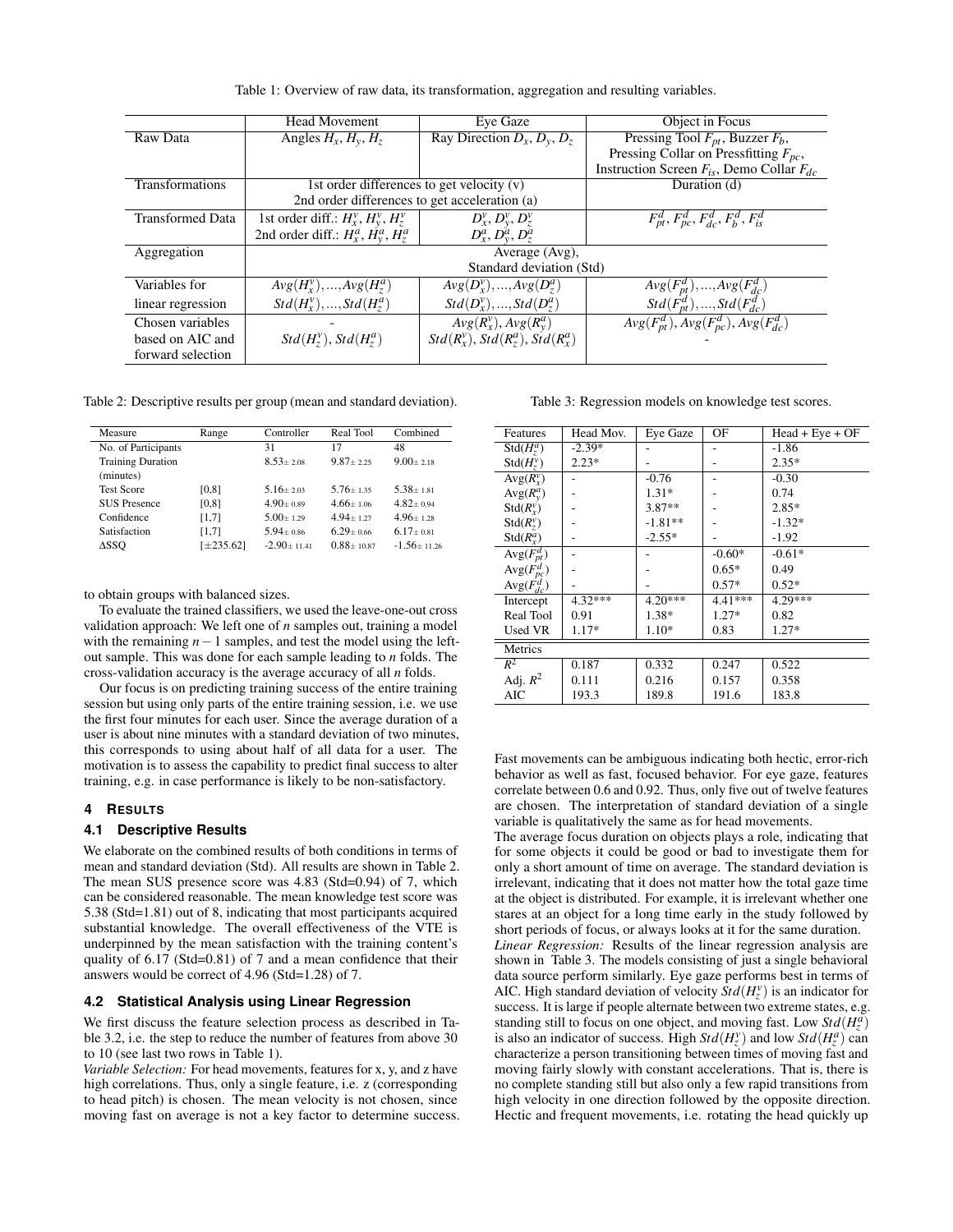and down in an abrupt manner, are also indicative of large (and short) accelerations. Since all users exhibit times of low accelerations, large accelerations tend to cause large  $Std(H_z^a)$ , which is indicative of lower training success. The interpretation of  $Std(R_x^v)$  and  $Std(R_x^a)$  is as for head movements. When it comes to looking up and down, it is preferable if people maintain their height or maintain an exploration at constant low velocity, as indicated by the negative coefficient of  $Std(R_z^v)$ . Sequences of fast moving eyes (up and down) followed by (short periods) of little movement can indicate uncertainty in terms of handling the tool, e.g. double-checking.

For objects in focus, studying properly the demo collar as well as the pressing collar correlates positively with training performance. The demo collar is not needed to solve the task, but it is an indicator whether exploring the non-mounted collar is beneficial to understand the problem. Spending prolonged time per interaction with the pressing tool is an indicator of poor performance. This is aligned with the actual task: The key challenge is mounting the tool on the collar, where the complexity is more in understanding the pressing collar on the pressfitting rather than the pressing tool. Therefore, the collar should be in focus more frequently and for a longer time. Short interaction times with the pressing collar, i.e. short times the object is in focus, typically indicate that the user did not actually conduct any steps needed to solve the task but conducted a short visual inspection during trouble shooting.

Finally, the model which uses all three behavioral data sources is shown to be the best of all four models as hinted by showing the largest adjusted  $R^2$  value and the lowest AIC value. Thus, the more behavioral data sources are used, the better the model. Also, at least one predictor from each data source remains significant in the model with all data sources showing that data sources are complementary.

<span id="page-4-1"></span>Table 4: Classifier performance for predicting knowledge test scores using features computed using the first four minutes of a user.

| Features              | Linear Regr. | Logistic Regr. | <b>SVM</b> |
|-----------------------|--------------|----------------|------------|
| <b>Head Movements</b> | .562         | .667           | .562       |
| Eye Gaze              | .604         | .604           | .500       |
| Object in Focus (OF)  | .479         | .500           | .458       |
| $Head + Eve + OF$     | .625         | .688           | .646       |

<span id="page-4-2"></span>Table 5: Correlation of features computed using the first four minutes and the resulting data.

| Features     | Correlation | Features        | Correlation |
|--------------|-------------|-----------------|-------------|
| $Std(R_7^v)$ | 0.795       | $Std(H^a_7)$    | 0.627       |
| $Std(R_r^a)$ | 0.764       | $Std(H^v_7)$    | 0.662       |
| $Avg(R_v^v)$ | 0.773       | $Avg(F_{nt}^d)$ | $-0.104$    |
| $Avg(R_v^a)$ | 0.822       | $Avg(F_{pc}^d)$ | 0.411       |
| $Std(R_v^v)$ | 0.736       | $Avg(F_d^d)$    | $-0.299$    |

The type of interface, i.e. whether people used hand-held controllers emulating the pressing tool or the real tool was significant for some models. The coefficient was also small, indicating a limited dependence on performance whether the real tool or emulation is used. Any variation in the training setup leading to more variance in sensor values and, in turn, of extracted features is non-desirable from an analytics perspective, since variance makes prediction more difficult. The fact that results are significant despite variations in the type of interface is an indication of the robustness of the relationship between our proposed features and training performance.

An exemplary comparison of behavioral data of high and low performing users is depicted in [Fig. 3.](#page-4-0) It shows the duration for each time one of the three considered objects of the VTE was in focus. It can be seen that the average duration differs between them for each object in alignment with our regression analysis. A high performance

<span id="page-4-0"></span>

Figure 3: Cumulative focus duration for objects for high and low performing participants. A bar segment is an occurrence of focusing on an object. The length of the *i*-th bar segment shows the duration of the *i*-th time an object was in focus.

participant shows shorter focus times for the pressing tool, but longer for the two objects than a low performance participant.

### **4.3 Prediction**

In a study with 48 participants, each participant accounts for about 2.1%. Thus, we consider models that differ by two or fewer users, i.e. about 4.2%, as not clearly distinct. Prediction results for three different models are shown in [Table 4.](#page-4-1) Overall logistic regression performs best, outperforming the baseline of 50%. Aligned with the linear regression analysis, more information leads to better results, i.e. the model with all three data sources performs best. It seems that objects in focus are not helpful in predicting training success. This is expected, since these objects are mostly unused in the first four minutes of the experiment, where workers focus on reading instructions. Thus, the interaction with those objects is initially nonexistent, which is different in the latter part of the experiment. More generally, the question arises if the performance metrics are stable over time, i.e. if the correlation between the values for the first four minutes and the rest of the experiment is high (see [Ta](#page-4-2)[ble 5\)](#page-4-2). For objects in focus, features computed using only the first four minutes of all data are poorly correlated with those for the remaining data. In fact, if only all data (except the first four minutes, where interaction does not take place anyway) is taken into account, predictive accuracy for all three methods is above 60%. The results in [Table 5](#page-4-2) reveal that correlations for other measures are high, explaining why these variables are suitable to predict the overall success given the first four minutes.

#### **5 DISCUSSION AND LIMITATIONS**

In this paper, we propose interpretable metrics and techniques (linear regression) as well as predictive models. While interpretability is commonly at odds with performance in machine learning, we believe that interpretable metrics and statistical analysis are favorable to contribute to scientific knowledge aligned with [\[11,](#page-5-4) [23\]](#page-5-12).

Our predictive results outperform the baseline of 50% by 10-20%. This is comparable to other methods [\[11](#page-5-4)[,20,](#page-5-11)[23\]](#page-5-12), though comparisons are difficult since tasks and VTEs differ. Those applications that require higher accuracy might still benefit from the current approach by exploiting the recall-precision trade-off. That is, decisions, where the model is highly uncertain (based on decision confidence scores produced by many ML models) are deferred to humans. In practice, when designing a dynamic VTE adjusting difficulty based on user skills, this might mean that the VTE is adapted for users that are